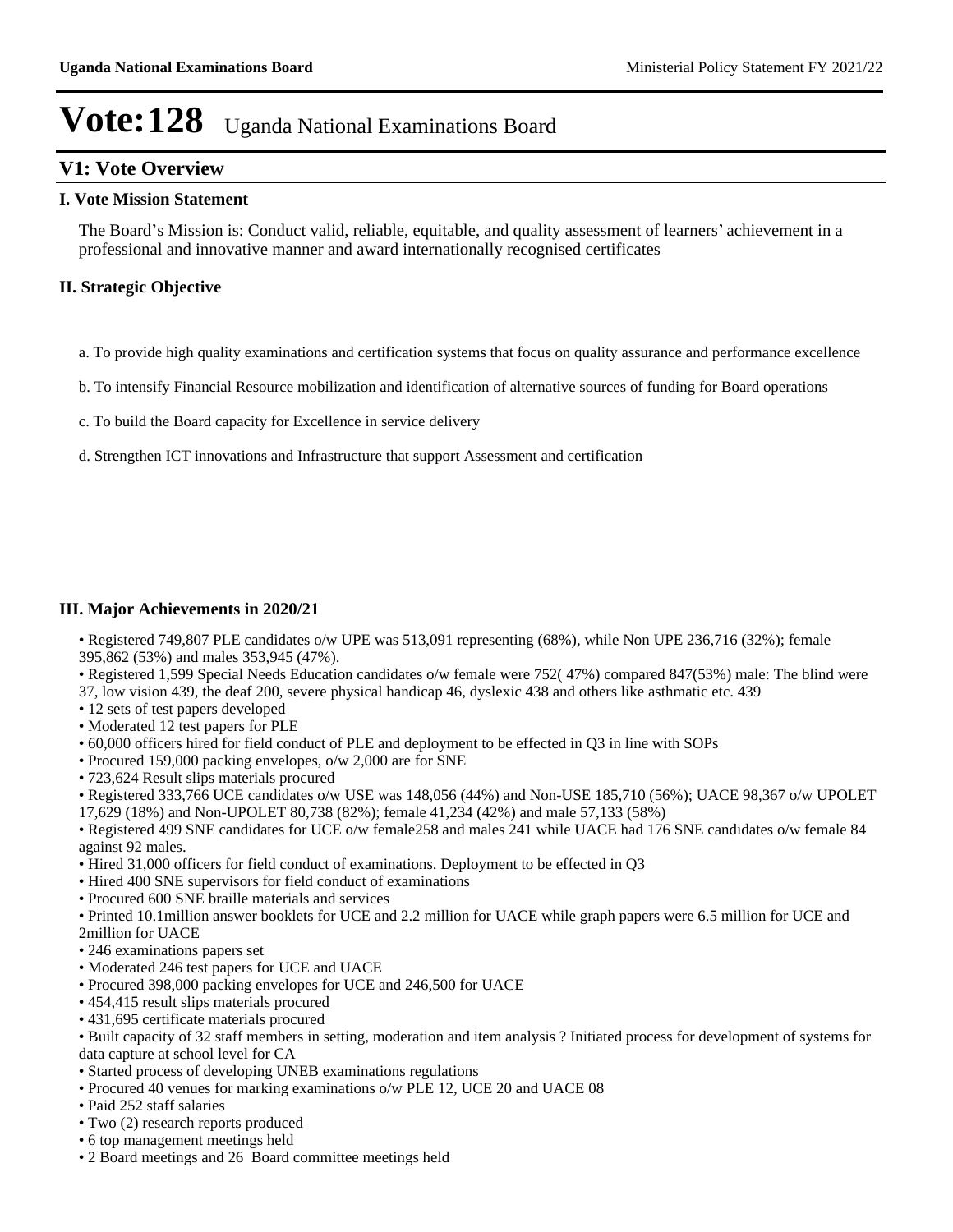- Final accounts report produced
- 01 BFP 2021/22 developed
- UNEB Strategic Plan 2020/21-2024/25 approved by the Board
- Monitored school readiness for assessment
- Construction of Kyambogo storage Facility at super structure. Works at level 5 out of 6 levels
- 6 vehicles procured
- 02 photocopiers procured
- 100 Laptops and 32 desk top computers procured
- 01 Pentana dedicated server procured
- 01 counting, wrapping and packing machine under procurement process
- 01 CCTV Camera and Access System
- 6 sets of office furniture
- 400 boxes for transportation of examinations procured
- 300 green bags for delivery of examinations procured
- 5 containers for examination storage procured
- 1,500 padlocks for boxes and containers Procurement

### **IV. Medium Term Plans**

- Development of biometric data capture of candidates information
- Personalization of candidates Certificates and Result slips
- Digitization of examination papers in preparation for e-assessment
- Continuous monitoring and supervision of assessment process
- Construction of offices and a digital centre
- Continuous Professionalization of staff in Assessment and Certification
- Continuous awareness and sensitisation of staffs and stakeholders on prevention of CoVID-19 pandemic and ensuring

following of Ministry of Health SOPs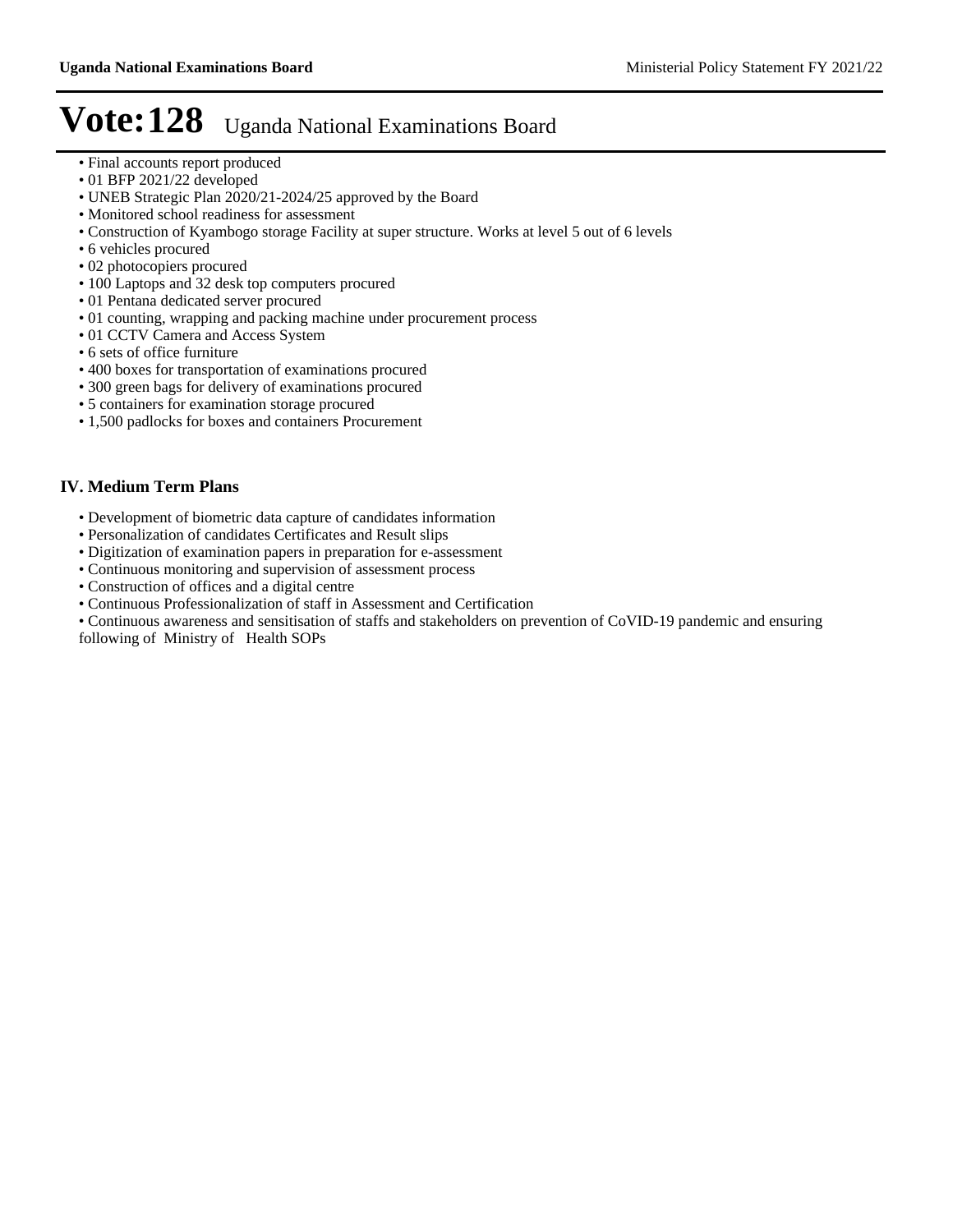### **V. Snapshot Of Medium Term Budget Allocations**

**Table 5.1: Overview of Vote Expenditures (UShs Billion)**

| 2020/21          |                                                      |                    |               |                                           | <b>MTEF Budget Projections</b> |         |         |         |         |
|------------------|------------------------------------------------------|--------------------|---------------|-------------------------------------------|--------------------------------|---------|---------|---------|---------|
|                  |                                                      | 2019/20<br>Outturn | <b>Budget</b> | <b>Approved Expenditure</b><br>by End Dec | 2021/22                        | 2022/23 | 2023/24 | 2024/25 | 2025/26 |
| <b>Recurrent</b> | Wage                                                 | 12.324             | 12.360        | 6.180                                     | 12.360                         | 12.978  | 12.978  | 12.978  | 12.978  |
|                  | Non Wage                                             | 95.402             | 97.685        | 21.971                                    | 97.685                         | 97.685  | 97.685  | 97.685  | 97.685  |
| Devt.            | GoU                                                  | 10.491             | 30.100        | 15.050                                    | 15.000                         | 15.000  | 15.000  | 15.000  | 15.000  |
|                  | Ext. Fin.                                            | 0.000              | 0.000         | 0.000                                     | 0.000                          | 0.000   | 0.000   | 0.000   | 0.000   |
|                  | <b>GoU</b> Total                                     | 118.217            | 140.145       | 43.201                                    | 125.045                        | 125.663 | 125.663 | 125.663 | 125.663 |
|                  | <b>Total GoU+Ext Fin (MTEF)</b>                      | 118.217            | 140.145       | 43.201                                    | 125.045                        | 125.663 | 125.663 | 125.663 | 125.663 |
|                  | Arrears                                              | 0.000              | 0.000         | 0.000                                     | 0.000                          | 0.000   | 0.000   | 0.000   | 0.000   |
|                  | <b>Total Budget</b>                                  | 118.217            | 140.145       | 43.201                                    | 125.045                        | 125.663 | 125.663 | 125.663 | 125.663 |
|                  | <b>A.I.A Total</b>                                   | 0.000              | 0.000         | 0.000                                     | 0.000                          | 0.000   | 0.000   | 0.000   | 0.000   |
|                  | <b>Grand Total</b>                                   | 118.217            | 140.145       | 43.201                                    | 125.045                        | 125.663 | 125.663 | 125.663 | 125.663 |
|                  | <b>Total Vote Budget</b><br><b>Excluding Arrears</b> | 118.217            | 140.145       | 43.201                                    | 125.045                        | 125.663 | 125.663 | 125.663 | 125.663 |

#### **Table 5.2: Budget Allocation by Programme (UShs Billion)**

|                                 | 2021/22 Draft Estimates |          |              |
|---------------------------------|-------------------------|----------|--------------|
| <b>Billion Uganda Shillings</b> | GoU                     | Ext. Fin | <b>Total</b> |
| Human Capital Development       | 125,045                 | 0.000    | 125.045      |
| <b>Grand Total:</b>             | 125,045                 | 0.000    | 125.045      |
| <b>Total excluding Arrears</b>  | 125,045                 | 0.000    | 125.045      |

### **VI. Budget By Economic Clasification**

**Table V6.1 2020/21 and 2021/22 Budget Allocations by Item**

|                                       |         | 2020/21 Approved Budget |            |              |         | 2021/22 Draft Estimates |              |
|---------------------------------------|---------|-------------------------|------------|--------------|---------|-------------------------|--------------|
| Billion Uganda Shillings              | GoU     | Ext. Fin                | <b>AIA</b> | <b>Total</b> | GoU     | Ext. Fin                | <b>Total</b> |
| <b>Output Class: Outputs Provided</b> | 110.045 | 0.000                   | 0.000      | 110.045      | 110.045 | 0.000                   | 110.045      |
| 211 Wages and Salaries                | 14.778  | 0.000                   | 0.000      | 14.778       | 14.610  | 0.000                   | 14.610       |
| 212 Social Contributions              | 2.545   | 0.000                   | 0.000      | 2.545        | 2.545   | 0.000                   | 2.545        |
| 213 Other Employee Costs              | 1.737   | 0.000                   | 0.000      | 1.737        | 1.737   | 0.000                   | 1.737        |
| 221 General Expenses                  | 38.536  | 0.000                   | 0.000      | 38.536       | 40.096  | 0.000                   | 40.096       |
| 222 Communications                    | 0.186   | 0.000                   | 0.000      | 0.186        | 0.171   | 0.000                   | 0.171        |
| 223 Utility and Property Expenses     | 1.132   | 0.000                   | 0.000      | 1.132        | 1.000   | 0.000                   | 1.000        |
| 224 Supplies and Services             | 0.774   | 0.000                   | 0.000      | 0.774        | 0.774   | 0.000                   | 0.774        |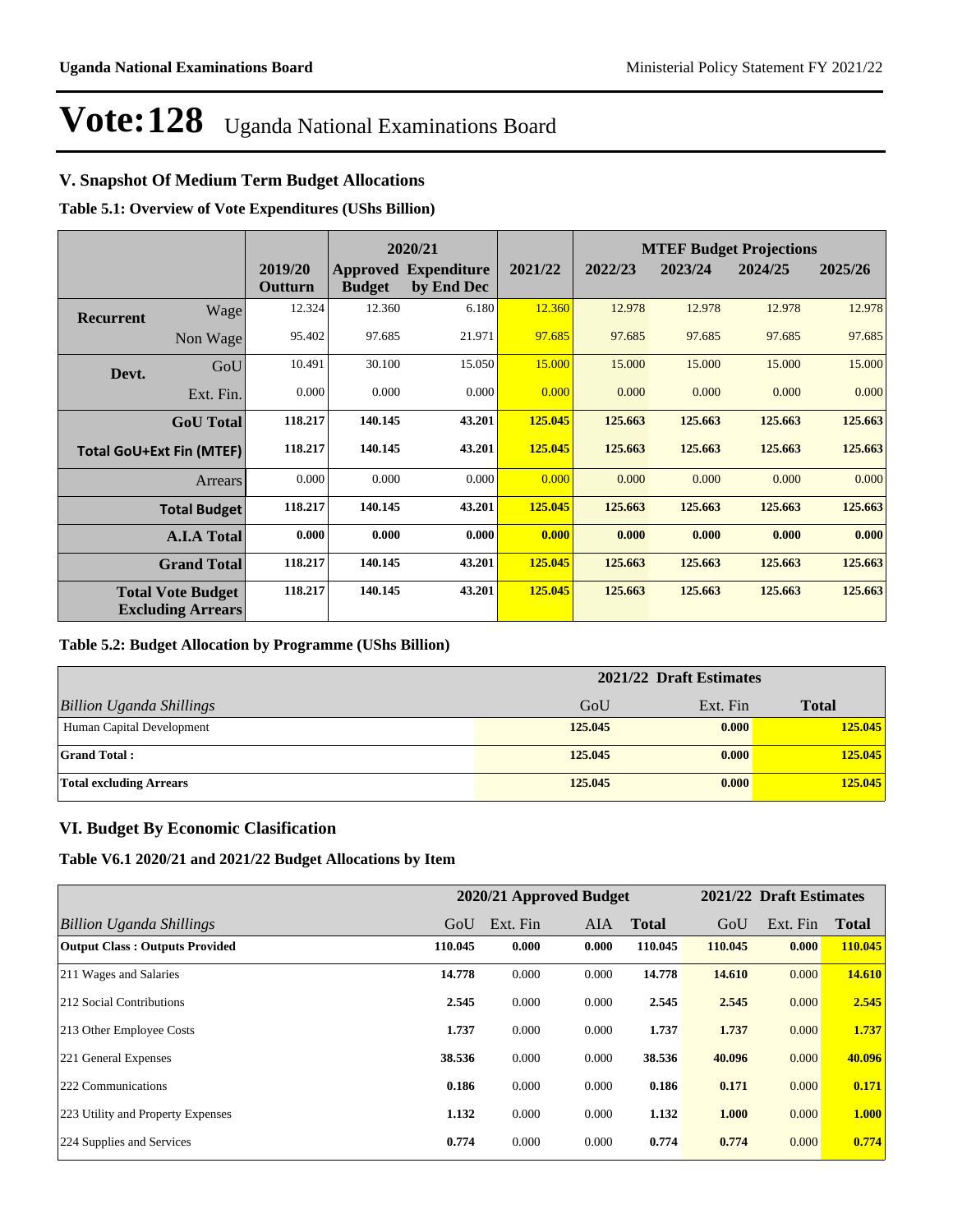| 225 Professional Services              | 17.926  | 0.000 | 0.000 | 17.926  | 18.675  | 0.000 | 18.675        |
|----------------------------------------|---------|-------|-------|---------|---------|-------|---------------|
| 226 Insurances and Licenses            | 0.517   | 0.000 | 0.000 | 0.517   | 0.517   | 0.000 | 0.517         |
| 227 Travel and Transport               | 29.077  | 0.000 | 0.000 | 29,077  | 27,402  | 0.000 | 27.402        |
| 228 Maintenance                        | 2.838   | 0.000 | 0.000 | 2.838   | 2.520   | 0.000 | 2.520         |
| <b>Output Class: Capital Purchases</b> | 30.100  | 0.000 | 0.000 | 30.100  | 15.000  | 0.000 | 15.000        |
| 312 FIXED ASSETS                       | 30.100  | 0.000 | 0.000 | 30.100  | 15.000  | 0.000 | <b>15.000</b> |
| <b>Grand Total:</b>                    | 140.145 | 0.000 | 0.000 | 140.145 | 125.045 | 0.000 | 125,045       |
| <b>Total excluding Arrears</b>         | 140.145 | 0.000 | 0.000 | 140.145 | 125.045 | 0.000 | 125.045       |

### VII. Budget By Sub-Subprogramme, Department And Project

### **Table V7.1: Past Expenditure Outturns and Medium Term Projections by Sub-SubProgramme,Department and Project**

| <b>Billion Uganda shillings</b>                                                     |                                     | FY 2020/21                |                                   |                                             | <b>Medium Term Projections</b> |         |         |         |
|-------------------------------------------------------------------------------------|-------------------------------------|---------------------------|-----------------------------------|---------------------------------------------|--------------------------------|---------|---------|---------|
|                                                                                     | <b>FY 2019/20</b><br><b>Outturn</b> | Approved<br><b>Budget</b> | <b>Spent By</b><br><b>End Dec</b> | 2021-22<br><b>Proposed</b><br><b>Budget</b> | 2022-23                        | 2023-24 | 2024-25 | 2025-26 |
| 09 National Examinations Assessment<br>and Certification                            | 118.217                             | 140.145                   | 43.201                            | 125.045                                     | 125.663                        | 125.663 | 125.663 | 125.663 |
| 01 Headquarters                                                                     | 107.726                             | 110.045                   | 28.151                            | 110.045                                     | 110.663                        | 110.663 | 110.663 | 110.663 |
| 1356 Uganda National Examination Board<br>(UNEB) Infrastructure Development Project | 9.060                               | 11.229                    | 7.777                             | 11.500                                      | 11.500                         | 11.500  | 11.500  | 11.500  |
| 1460 Institutional Support to UNEB -<br>Retooling                                   | 1.431                               | 0.000                     | 0.000                             | 0.000                                       | 0.000                          | 0.000   | 0.000   | 0.000   |
| 1649 Retooling of Uganda National<br><b>Examinations Board</b>                      | 0.000                               | 18.871                    | 7.273                             | 3.500                                       | 3.500                          | 3.500   | 3.500   | 3.500   |
| <b>Total for the Vote</b>                                                           | 118.217                             | 140.145                   | 43.201                            | 125.045                                     | 125.663                        | 125.663 | 125.663 | 125.663 |
| <b>Total Excluding Arrears</b>                                                      | 118.217                             | 140.145                   | 43.201                            | 125.045                                     | 125.663                        | 125.663 | 125.663 | 125.663 |

### **VIII. Sub-SubProgramme Performance and Medium Term Plans**

#### **Table V8.1: Sub-SubProgramme Outcome and Outcome Indicators**

|                             | Sub-SubProgramme: 09 National Examinations Assessment and Certification                                                                                                                                                                                                                                                                                                                                                                                                                                                                                                                                                                                                                                                                                                                                                                                                                                                                                                               |
|-----------------------------|---------------------------------------------------------------------------------------------------------------------------------------------------------------------------------------------------------------------------------------------------------------------------------------------------------------------------------------------------------------------------------------------------------------------------------------------------------------------------------------------------------------------------------------------------------------------------------------------------------------------------------------------------------------------------------------------------------------------------------------------------------------------------------------------------------------------------------------------------------------------------------------------------------------------------------------------------------------------------------------|
| Objective :                 | • Prepare and conduct all inclusive primary, secondary and such other examinations within Uganda as<br>may be considered desirable in the public interest;<br>• Award certificates or diplomas to successful candidates in such examinations;<br>• Determine equivalencies at school level on request;<br>• Invite any-body or bodies outside Uganda, as it may think fit to jointly conduct academic, technical and<br>other examinations;<br>• Award certificates or diplomas to successful candidates jointly with the invited bodies;<br>• Advise any- body or bodies so invited upon the adoption of examinations necessary for the requirements<br>of Uganda and assist any such body or bodies to conduct such examinations;<br>• Facilitate research in all forms of assessment including Aptitude Testing, Continuous Assessment and<br><b>National Assessment:</b><br>• Make equitable rules regulating the conduct of examinations and for all purposes incidental thereto |
| <b>Responsible Officer:</b> | Dan. N. Odongo                                                                                                                                                                                                                                                                                                                                                                                                                                                                                                                                                                                                                                                                                                                                                                                                                                                                                                                                                                        |
| <b>Outcome:</b>             | Regulations for setting and conduct of examinations adhered to                                                                                                                                                                                                                                                                                                                                                                                                                                                                                                                                                                                                                                                                                                                                                                                                                                                                                                                        |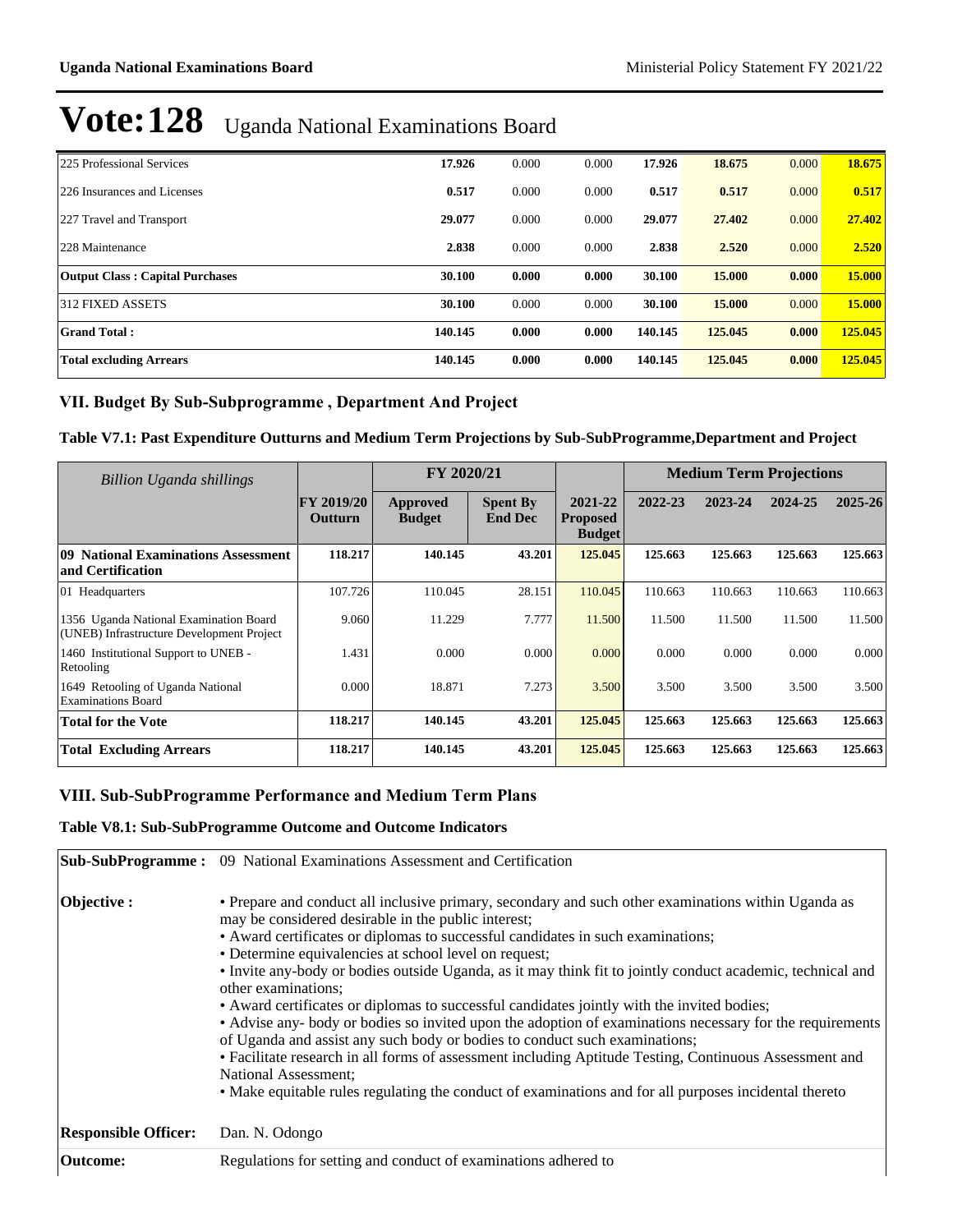| 1. Improved proficiency and basic life skills                                      |                 |                            |                            |            |            |  |  |  |
|------------------------------------------------------------------------------------|-----------------|----------------------------|----------------------------|------------|------------|--|--|--|
|                                                                                    |                 | <b>Performance Targets</b> |                            |            |            |  |  |  |
| <b>Outcome Indicators</b>                                                          |                 |                            | 2021/22                    | 2022/23    | 2023/24    |  |  |  |
|                                                                                    | <b>Baseline</b> | <b>Base</b> year           | <b>Target</b>              | Projection | Projection |  |  |  |
| . % of regulations for setting and conduct of examinations adhered to              | 98%             | 2020                       | 98%                        | 100%       | 100%       |  |  |  |
| <b>Outcome:</b><br>Examinations question papers aligned to the national curriculum |                 |                            |                            |            |            |  |  |  |
| 1. Improved proficiency and basic life skills                                      |                 |                            |                            |            |            |  |  |  |
|                                                                                    |                 |                            | <b>Performance Targets</b> |            |            |  |  |  |
| <b>Outcome Indicators</b>                                                          |                 |                            | 2021/22                    | 2022/23    | 2023/24    |  |  |  |
|                                                                                    | <b>Baseline</b> | <b>Base</b> year           | <b>Target</b>              | Projection | Projection |  |  |  |
| • % of question papers aligned to the national curriculum                          | 98%             | 2020                       | 98%                        | 100%       | 100%       |  |  |  |
| <b>Department: 01 Headquarters</b>                                                 |                 |                            |                            |            |            |  |  |  |
| <b>Budget Output: 01 Primary Leaving Examinations</b>                              |                 |                            |                            |            |            |  |  |  |
| Number of Candidates registered for PLE                                            |                 |                            | 730,582                    | 767,111    | 805,466    |  |  |  |
| Number of Candidates Sitting PLE                                                   |                 |                            | 730,582                    | 767,111    | 805,466    |  |  |  |
| Number of Candidates Passing PLE                                                   |                 |                            | 694,052                    | 728,755    | 765,192    |  |  |  |
| <b>Budget Output: 02 Secondary Education</b>                                       |                 |                            |                            |            |            |  |  |  |
| Number of Candidates registered for UCE & UACE                                     |                 |                            | 457,549                    | 480,426    | 504,447    |  |  |  |
| Number of Candidates sitting UCE & UACE                                            |                 |                            | 457,549                    | 480,426    | 504,447    |  |  |  |
| Number of Candidates Passing UCE & UACE                                            |                 |                            | 420,945                    | 441,991    | 464,091    |  |  |  |

### **IX. Major Capital Investments And Changes In Resource Allocation**

### **Table 9.1: Major Capital Investment (Capital Purchases outputs over 0.5Billion)**

| FY 2020/21                                                                                                                                                                      | FY 2021/22                                                                                          |                                                                                                                                                                                                                                                                     |  |  |  |  |  |
|---------------------------------------------------------------------------------------------------------------------------------------------------------------------------------|-----------------------------------------------------------------------------------------------------|---------------------------------------------------------------------------------------------------------------------------------------------------------------------------------------------------------------------------------------------------------------------|--|--|--|--|--|
| <b>Appr. Budget and Planned Outputs</b>                                                                                                                                         | <b>Expenditures and Achievements by</b><br>end Dec                                                  | <b>Proposed Budget and Planned</b><br><b>Outputs</b>                                                                                                                                                                                                                |  |  |  |  |  |
| Vote 128 Uganda National Examinations Board                                                                                                                                     |                                                                                                     |                                                                                                                                                                                                                                                                     |  |  |  |  |  |
| Sub-SubProgramme: 07 09 National Examinations Assessment and Certification                                                                                                      |                                                                                                     |                                                                                                                                                                                                                                                                     |  |  |  |  |  |
| Development Project : 1356 Uganda National Examination Board (UNEB) Infrastructure Development Project                                                                          |                                                                                                     |                                                                                                                                                                                                                                                                     |  |  |  |  |  |
| <b>Budget Output: 07 09 72 Government Buildings and Administrative Infrastructure</b>                                                                                           |                                                                                                     |                                                                                                                                                                                                                                                                     |  |  |  |  |  |
| • 2nd phase Expansion and construction of two (2) additional<br>floors on existing Kyambogo office Block<br>• 2nd phase construction of Kyambogo warehouse/storage<br>structure | • Construction of Kyambogo storage facility at<br>super structure. Works at level 5 out of 6 levels | • Kyambogo warehouse/ storage structure<br>completed<br>• Shelving, furnishing and installation of the<br>surveillance system procured<br>• Consultancy of digital center done<br>• Extension of Ntinda Annex Office Block<br>completed<br><b>Containers roofed</b> |  |  |  |  |  |
| <b>Total Output Cost(Ushs Thousand)</b><br>11,229,000                                                                                                                           | 7,777,448                                                                                           | 11,500,000                                                                                                                                                                                                                                                          |  |  |  |  |  |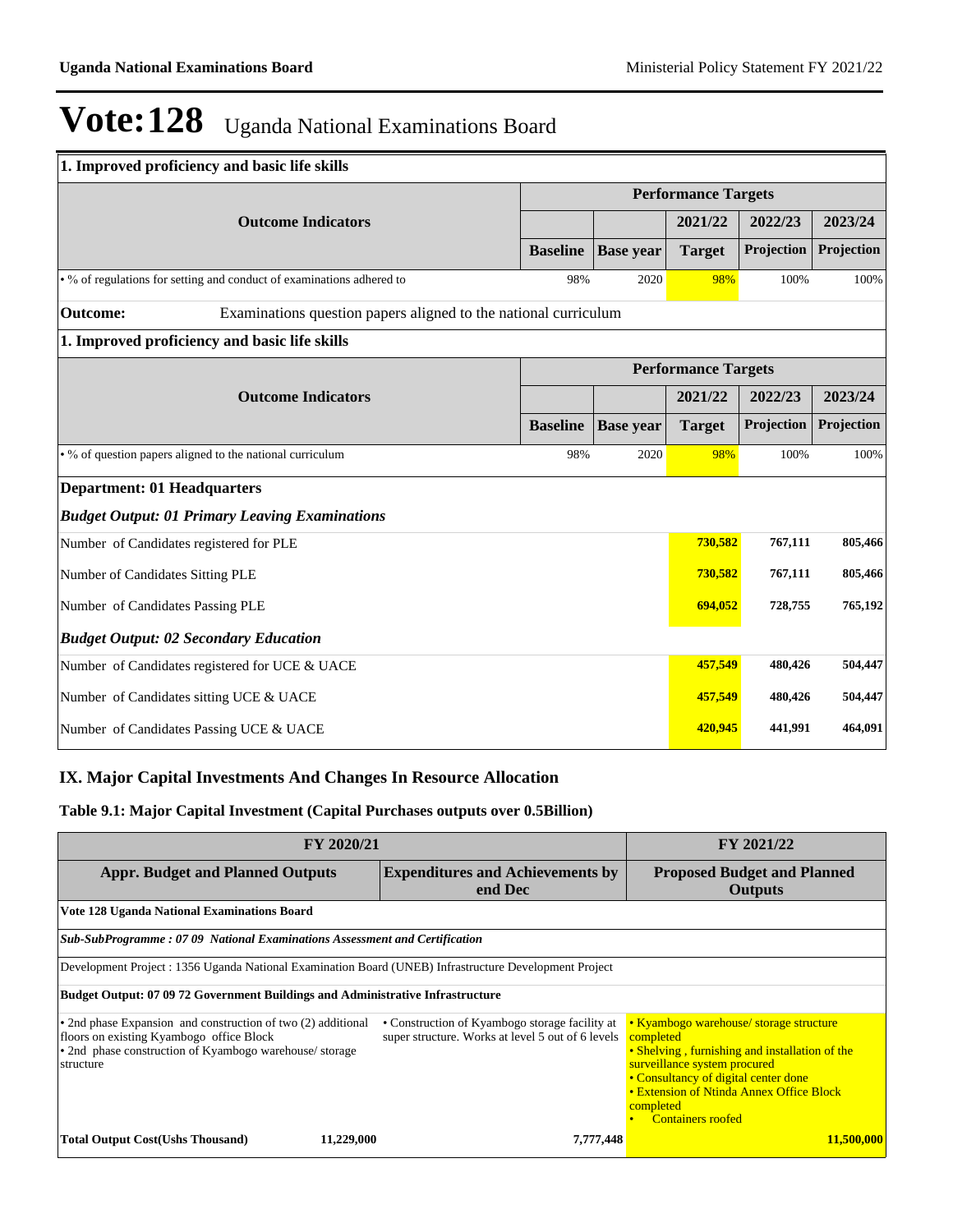| Gou Dev't:                                                                       | 11,229,000                                                                | 7,777,448                                           | 11,500,000                                                                                                                                               |  |  |  |  |  |  |
|----------------------------------------------------------------------------------|---------------------------------------------------------------------------|-----------------------------------------------------|----------------------------------------------------------------------------------------------------------------------------------------------------------|--|--|--|--|--|--|
| Ext Fin:                                                                         | $\theta$                                                                  | $\theta$                                            |                                                                                                                                                          |  |  |  |  |  |  |
| A.I.A.                                                                           | $\theta$                                                                  | $\Omega$                                            |                                                                                                                                                          |  |  |  |  |  |  |
|                                                                                  | Development Project: 1649 Retooling of Uganda National Examinations Board |                                                     |                                                                                                                                                          |  |  |  |  |  |  |
| Budget Output: 07 09 75 Purchase of Motor Vehicles and Other Transport Equipment |                                                                           |                                                     |                                                                                                                                                          |  |  |  |  |  |  |
| • Procurement of 5 vehicles                                                      |                                                                           | • 6 vehicles procured                               | • 6 vehicles procured                                                                                                                                    |  |  |  |  |  |  |
| <b>Total Output Cost(Ushs Thousand)</b>                                          | 1,250,000                                                                 | 1,250,000                                           | 1,200,000                                                                                                                                                |  |  |  |  |  |  |
| Gou Dev't:                                                                       | 1,250,000                                                                 | 1,250,000                                           | 1,200,000                                                                                                                                                |  |  |  |  |  |  |
| Ext Fin:                                                                         | $\overline{0}$                                                            | $\theta$                                            |                                                                                                                                                          |  |  |  |  |  |  |
| A.I.A.                                                                           | $\theta$                                                                  | $\Omega$                                            |                                                                                                                                                          |  |  |  |  |  |  |
| Budget Output: 07 09 76 Purchase of Office and ICT Equipment, including Software |                                                                           |                                                     |                                                                                                                                                          |  |  |  |  |  |  |
| • Procurement of 100 laptops and 32 desk top computers.                          |                                                                           | • 100 laptops and 32 desk top computers<br>procured | • 01 surveillance and security locking system for<br>Ntinda office block procured<br>• 100 laptops procured<br>• UPS & power stabilizing system procured |  |  |  |  |  |  |
| <b>Total Output Cost(Ushs Thousand)</b>                                          | 394,500                                                                   | 394,000                                             | 1,800,000                                                                                                                                                |  |  |  |  |  |  |
| Gou Dev't:                                                                       | 394,500                                                                   | 394,000                                             | 1,800,000                                                                                                                                                |  |  |  |  |  |  |
| Ext Fin:                                                                         | $\theta$                                                                  | 0                                                   |                                                                                                                                                          |  |  |  |  |  |  |
| A.I.A.                                                                           | $\mathbf{0}$                                                              | $\Omega$                                            |                                                                                                                                                          |  |  |  |  |  |  |

### **X. Vote Challenges and Plans To Improve Performance**

### **Vote Challenges**

(i) Examination malpractice continues to be a major threat to validity and reliability of examinations conducted by UNEB. : As a control measure the Board will continue to liaise with security agencies and carry out sensitization of the public to ensure smooth running of examinations. As a physical barrier, the Board procured and installed containers and strengthened monitoring of the examination process. The Board has worked through the education sector for the repeal of the current law so that an effective law is in place. The Bill is was passed by Parliament in February 2021 and awaits the process of assent by His Excellency the President for implementation.

(ii) Obsolete printery machines. Most of the Board printery equipment was procured in the year 2000 and is outdated thus increased maintenance and operational cost. The spares of these machines are now hard to get. There is need to procure new printery machines and consumables to improve Board examinations efficiency. Given the current environment, it may not be feasible to increase the examinations fees to cover the cost. The Board requires additional 5.9bn for this area.

(iii) Increased operational cost due to CoVID - 19 pandemic. The Board requires additional 15.7bn to cater for extra invigilators, scouts and supervisors arising out of the need to maintain the Ministry of Health SoPs of 2.0 metres between candidates instead of current 1.2 metres. and to offset the effect of increased transport costs

(iv) The increased ICT Board risks arising out of cyber crime , misuse of social media platforms and natural disasters during exams. The Board plans to utilize cloud hosting services servers and offsite business and deserter recovery centers to enhance ICT infrastructure and business continuity. The Initial cost is projected at 3.5bn.

(v) Increasing numbers of candidates with various forms of disabilities that demand increased funding. The Board requires to support the disabled candidates with braille equipment, aiding personnel and interpreters The Board continues to engage MoFPED and lobby development partners to support these challenged candidates.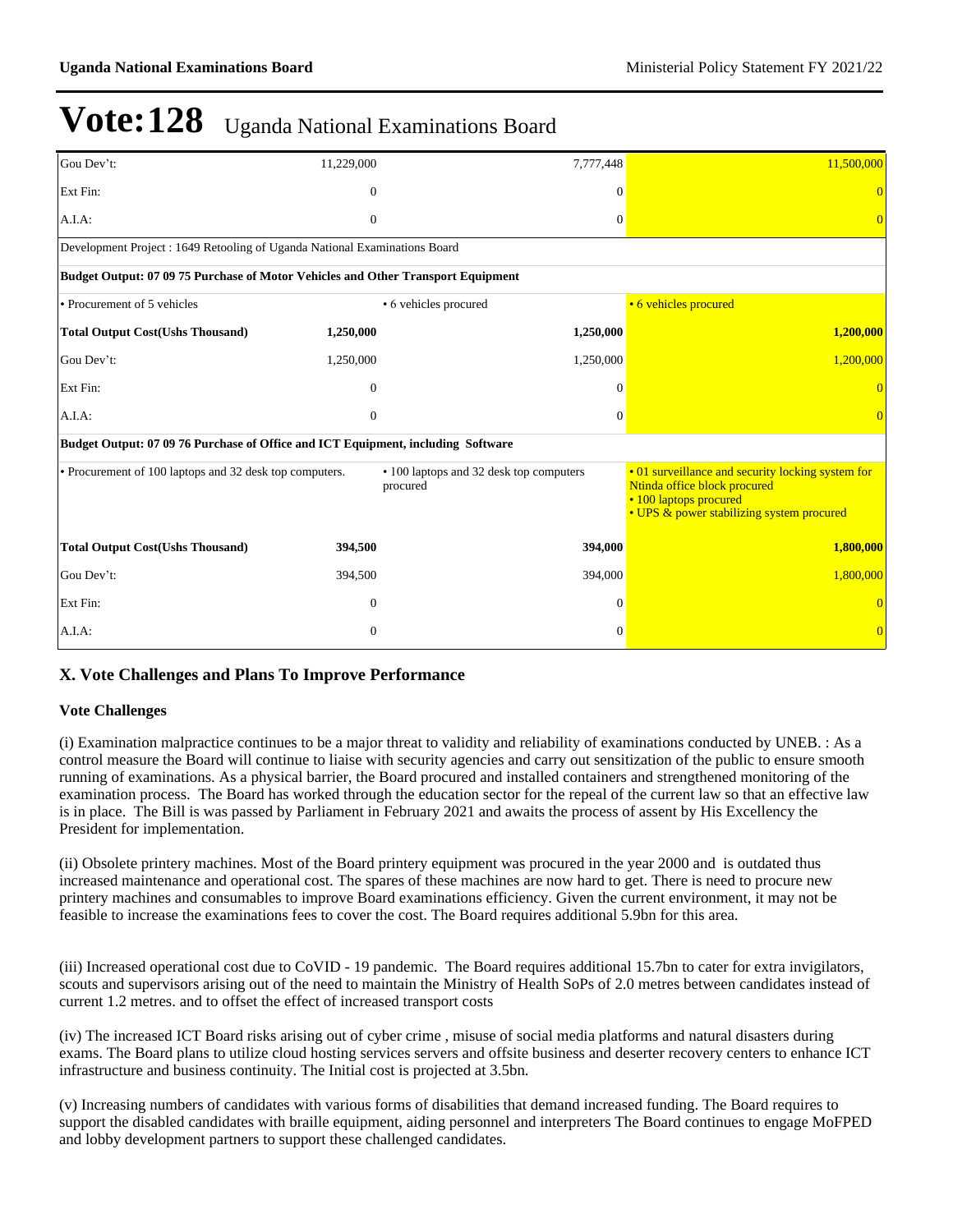(vi) No funding for NAPE Secondary.

The Board for the fifth year running is unable to conduct NAPE Secondary despite the fact that it is among the top priorities of the sector. This is due to inability to fund the activity. Failure to undertake NAPE secondary implies that policy and decision making will not be informed by evidence. The Board will require shillings 6.6bn to carry out the NAPE Primary & Secondary activity in the FY 2021/22.

(vii) Inability to operationalize CA; The current education and curriculum reforms situate Continuous Assessment as the methodology to enable schools assess candidates in areas that can't be assessed through summative assessment. Unfortunately no budget is provided for this noble reform. The Board requires 5bn to operationalize CA.

(vii) Deteriorating UNEB results and certificates and records due to continuous manual process. The Board requires digitalization of Records such as the old examinations Results (1950-1990), Scripts and other Board Records. This necessitates procurement of hardware such as High Speed digital scanners and development/procurement of software which will cost the Board 10.5Bn

#### **Plans to improve Vote Performance**

Implementation of the Board Human Resource restructuring report

Systems improvement through adherence to set Board Standards and revision of the Client Service Charter to guarantee service excellence to clients

Strengthen use of ICT in assessment processes.

Support research to inform best practices in assessment and examinations

Address and support equity, and fairness within the examination system in order to enable all candidates to demonstrate their competences

Identify, diversify and explore mechanisms to increase resource mobilization for Board operations

### **XI Off Budget Support**

**Table 11.1 Off-Budget Support by Project**

N/A

### **XII. Vote Cross Cutting Policy And Other Budgetary Issues**

**Table 12.1: Cross- Cutting Policy Issues**

| <b>Issue Type:</b>                  | <b>HIV/AIDS</b>                                                                                                                                                                                                                                                 |
|-------------------------------------|-----------------------------------------------------------------------------------------------------------------------------------------------------------------------------------------------------------------------------------------------------------------|
| Objective:                          | • To strengthen the role of the HIV/AIDs committee<br>• To provide psychosocial support for staff living with HIV/AIDS                                                                                                                                          |
| <b>Issue of Concern:</b>            | • While the HIV/AIDs committee is in place, it needs to be supported to implement its roles<br>• Staff living with HIV/AIDs need to be supported in order to deliver their duties                                                                               |
| <b>Planned Interventions:</b>       | • Strengthen HIV/AIDs management and coordination mechanisms, treatment, care and support                                                                                                                                                                       |
| <b>Budget Allocation (Billion):</b> | 0.100                                                                                                                                                                                                                                                           |
| <b>Performance Indicators:</b>      | • HIV/AIDs Committee in Place<br>• Number of Staffs Living with HIV/AIDs supported                                                                                                                                                                              |
| <b>Issue Type:</b>                  | Gender                                                                                                                                                                                                                                                          |
| Objective:                          | • To promote a gender, equity and inclusive work environment at UNEB<br>• To protect and support the expectant girl child during the conduct of examinations                                                                                                    |
| <b>Issue of Concern:</b>            | • A quick study conducted by UNEB revealed that there was limited integration of gender and<br>equity at UNEB workplace and in examination assessment at Primary and secondary levels.<br>• According to 2018 PLE report, 10 girls delivered during examination |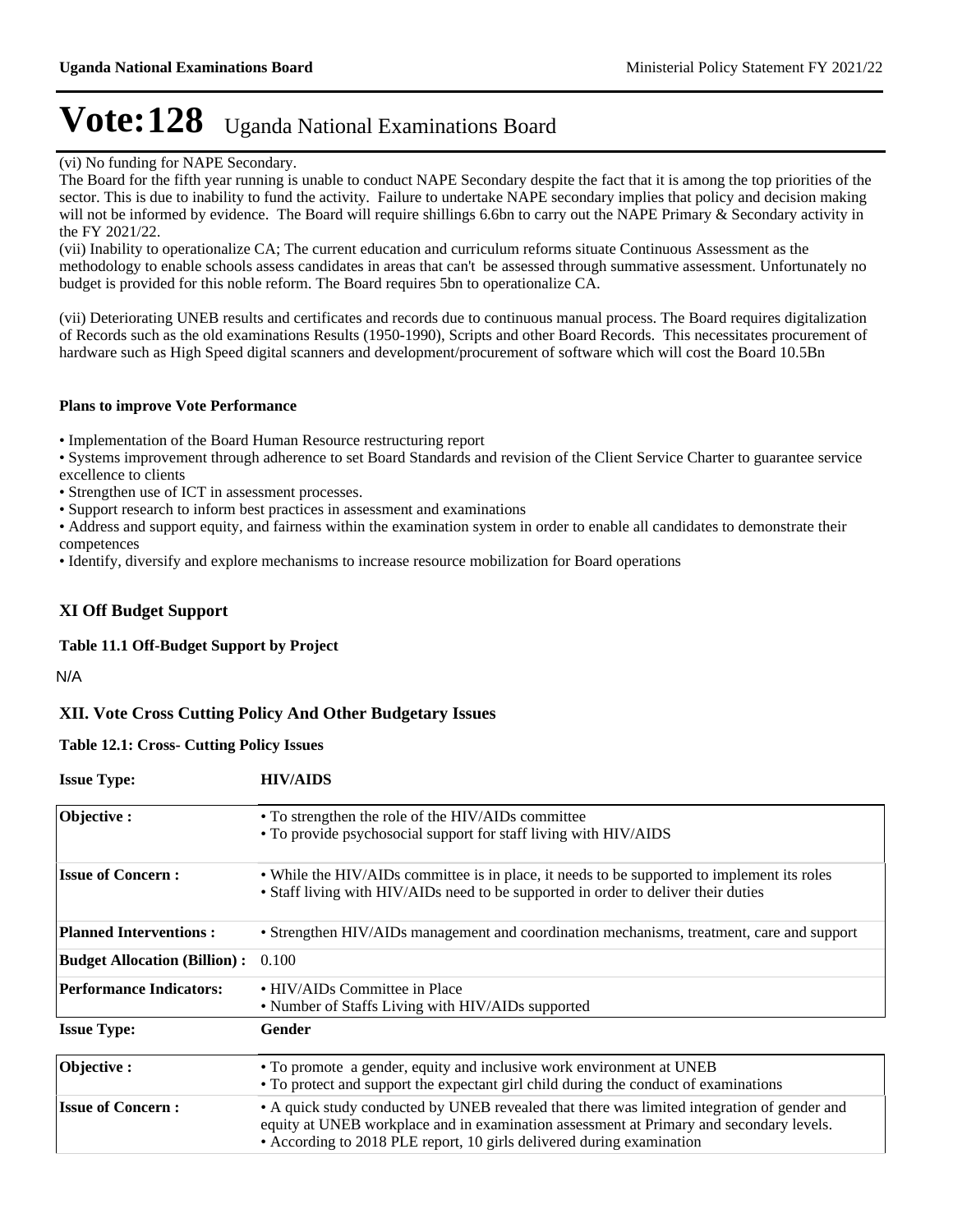| <b>Planned Interventions:</b>       | • Develop Gender and Equity responsive policies, procedures and practices.<br>Strengthen programmes and services intended to promote gender and equity at UNEB         |
|-------------------------------------|------------------------------------------------------------------------------------------------------------------------------------------------------------------------|
| <b>Budget Allocation (Billion):</b> | 1.000                                                                                                                                                                  |
| <b>Performance Indicators:</b>      | • Gender and Equity responsive policies in place                                                                                                                       |
| <b>Issue Type:</b>                  | <b>Enviroment</b>                                                                                                                                                      |
| Objective:                          | • To mainstream and implement UNEB environmental issues in the Strategic plan                                                                                          |
| <b>Issue of Concern:</b>            | • Limited capacity in mainstreaming environmental issues in examination assessment at PLE and<br>UCE:                                                                  |
| <b>Planned Interventions:</b>       | • Train examiners and item writers in mainstreaming environmental issues in examinations and<br>assessment<br>• Mainstream and implement the environmental action plan |
| <b>Budget Allocation (Billion):</b> | 0.050                                                                                                                                                                  |
| <b>Performance Indicators:</b>      | • Number of Examiners and item writers trained<br>Environmental action plan implementation schedule in place.                                                          |

### **XIII. Personnel Information**

### **Table 13.1 Staff Establishment Analysis**

| <b>Title</b>                | <b>Salary Scale</b> | <b>Number Of Approved Positions</b> | <b>Number Of Filled Positions</b> |
|-----------------------------|---------------------|-------------------------------------|-----------------------------------|
| Principal Research Officer  | EB <sub>3</sub>     |                                     | 0                                 |
| Data Warehousing Officer    | EB <sub>4</sub>     |                                     |                                   |
| Principal System Analysist  | EB <sub>3</sub>     |                                     |                                   |
| Senior Economist (Budget)   | EB <sub>3</sub>     |                                     | $\Omega$                          |
| <b>MANAGER</b>              | EB3U                | 11                                  | 5                                 |
| Senior Examinations Officer | EB4                 | 6                                   | 3                                 |
| Senior Internal Auditor     | EB4                 |                                     | 0                                 |
| Senior Library Officer      | EB4                 | $\mathfrak{D}$                      |                                   |
| Senior Research Officer     | EB4                 | 12                                  | 5                                 |
| Accountant                  | EB <sub>5</sub>     |                                     |                                   |
| <b>Examinations Officer</b> | EB <sub>5</sub>     | 20                                  | 13                                |
| Research Officer            | EB <sub>5</sub>     |                                     | 2                                 |
| Invetory Officer            | EB <sub>6</sub>     |                                     | 0                                 |
| Machine Operator            | EB <sub>6</sub>     | 30                                  | 24                                |
| Procurement Officer         | EB6                 | 3                                   | $\Omega$                          |
| Research Assistant I        | EB <sub>6</sub>     |                                     |                                   |
| Technician                  | EB <sub>6</sub>     |                                     |                                   |

**Table 13.2 Staff Recruitment Plan**